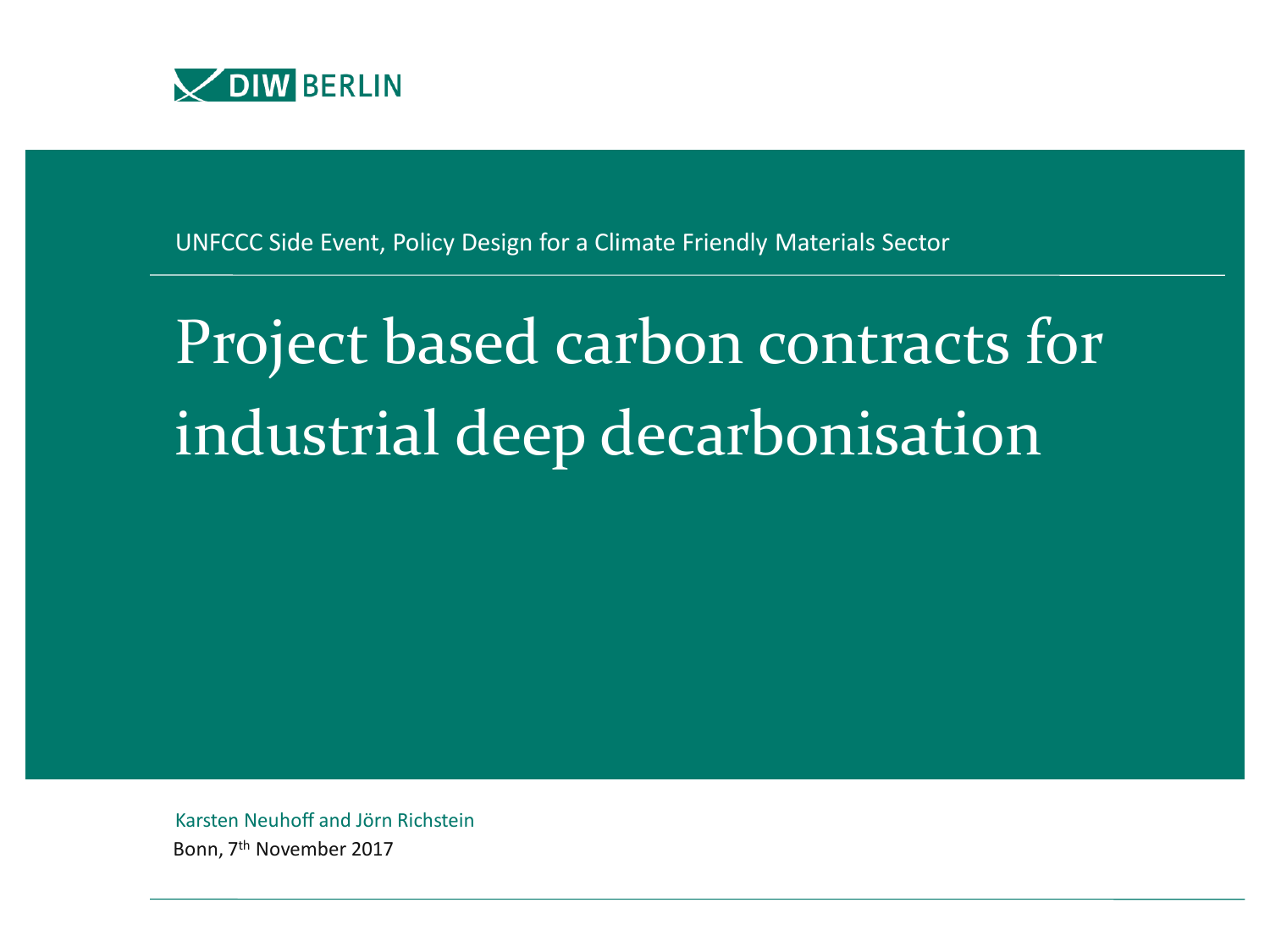## **Why**

- Innovation funds are often limited in size when leaving the pilot phase and entering the demonstration phase
- Financing of increasing scale pilot projects, and commercial climate friendly projects is challenging

## **Criteria**

- Lower capital costs and public funding requirements
- **Incentivize success (CO<sub>2</sub>**  $\Delta$ )



Karsten Neuhoff, 6.11.2017 2 UNFCCC Side Event - Policies for Industrial Decarbonisation

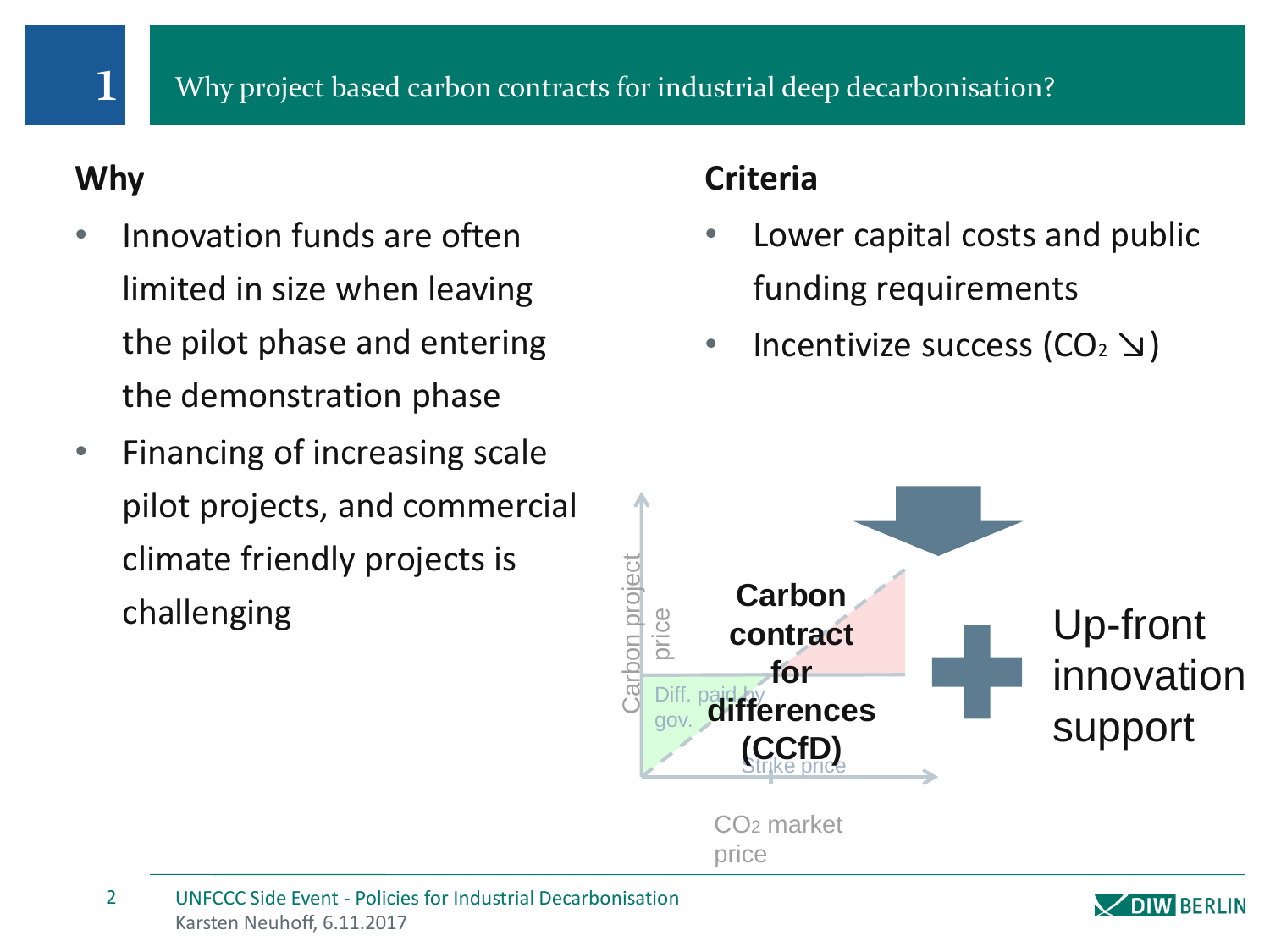- Linked to a investment project with deep emission reductions compatible with long-term climate objectives.
	- new production process, practice or substitute material
- Applies to the emission reductions achieved with the climate friendly investment
- Pays difference between the yearly average emissions allowance auction prices and the strike price
- Counter parties are national governments

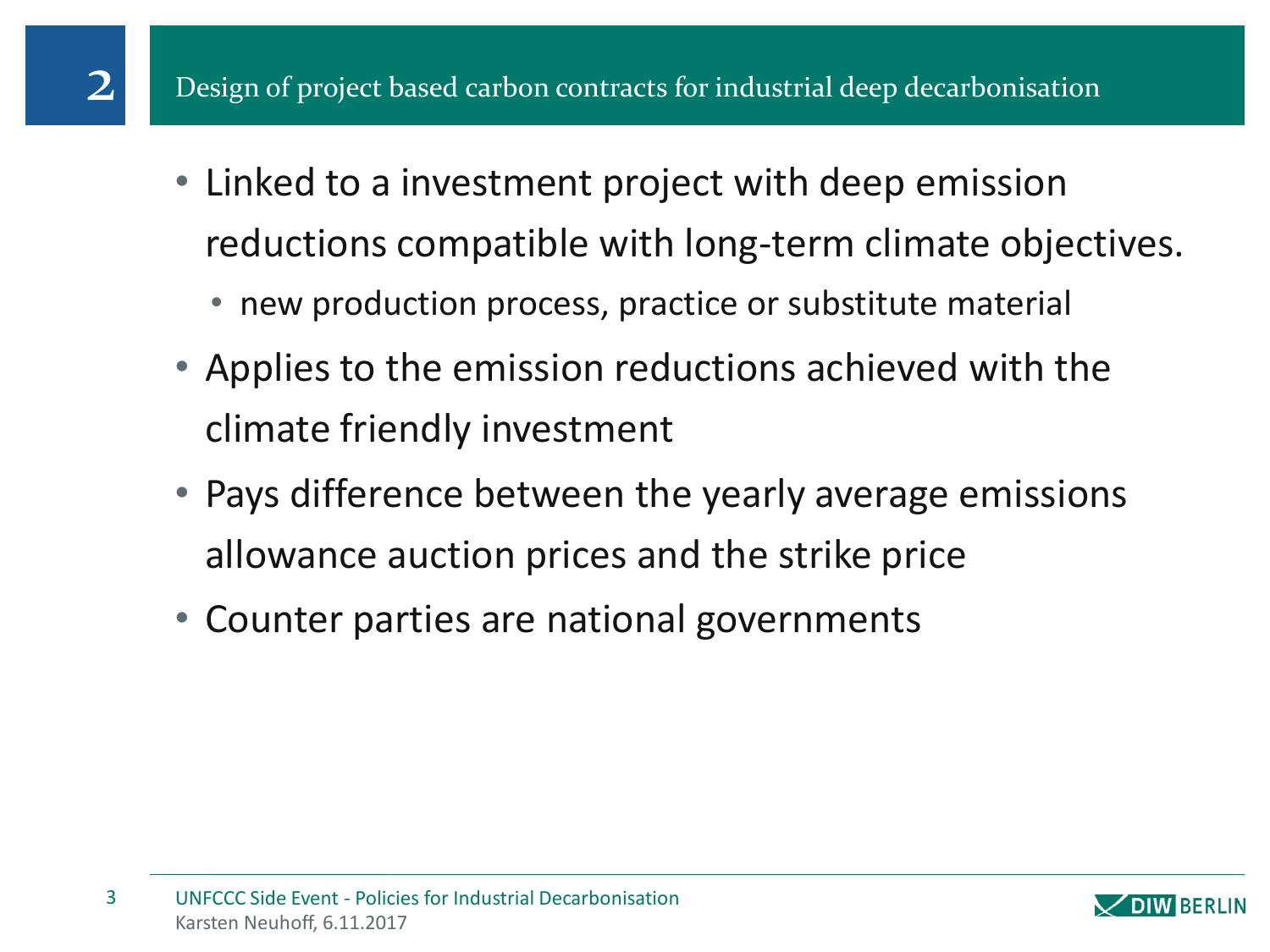

- Allows government commitments to carbon price levels
- Creates carbon price certainty to reduce financing costs



- Reduces total and up-front public support requirement
- Clear incentives for performance

Karsten Neuhoff, 6.11.2017 4 UNFCCC Side Event - Policies for Industrial Decarbonisation